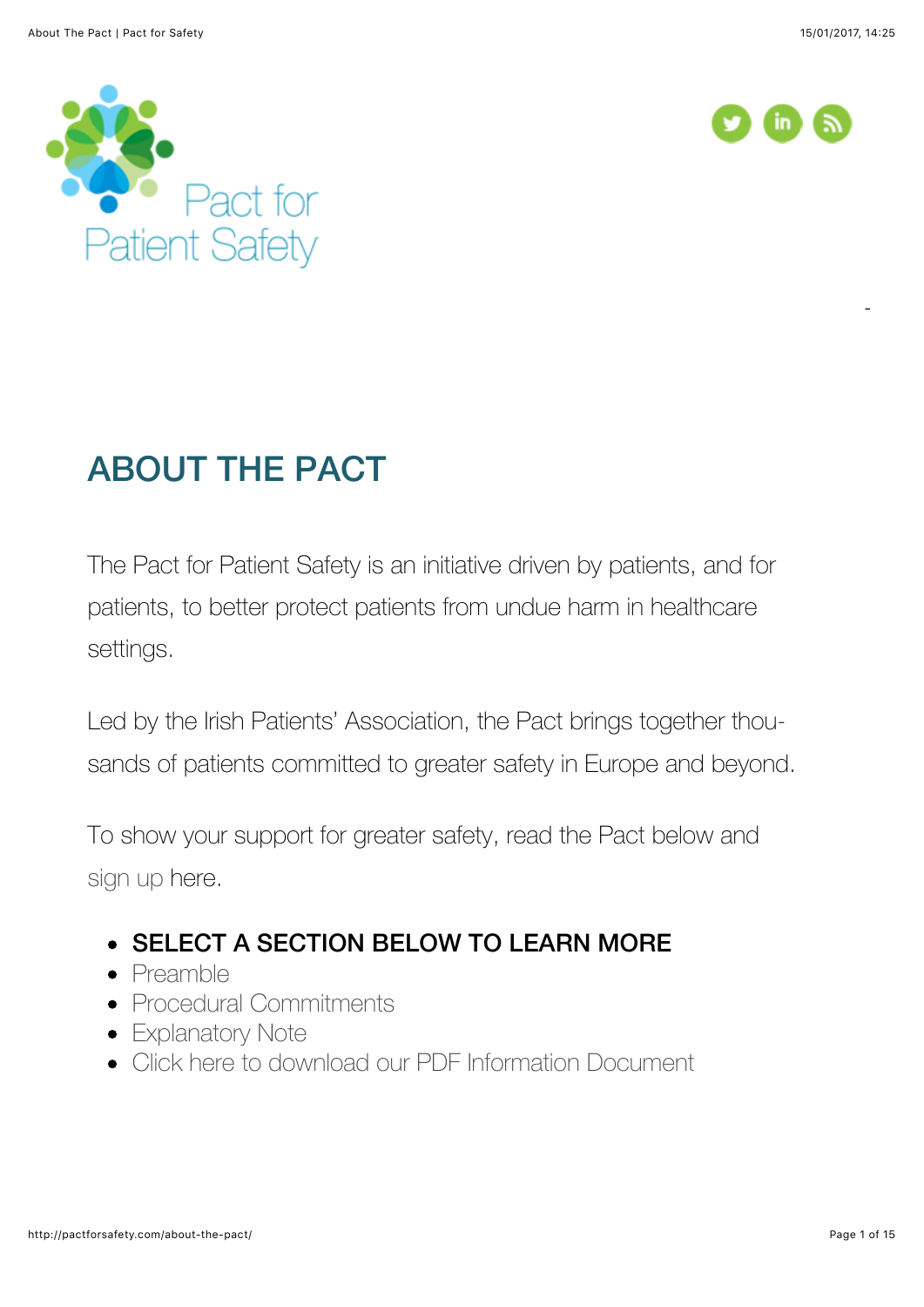### Preamble

Although Member States each have a unique health system, every health system is required by the Charter of Fundamental Rights of the European Union to ensure "a high level of human health protection in the definition and implementation of all Union policies and activities" (Article 35)[.\(1\)](http://pactforsafety.com/about-the-pact/#q1) But the reality is that patients are not experiencing a high level of protection when entering healthcare settings across Europe. For example, the European Centre for Disease Prevention and Control estimates that 37,000 European die from healthcare associated infections every year. The World Health Organization's European Office estimates that medical errors or healthcare related adverse events occur in 8-12% of EU hospital admissions[\(2\)](http://pactforsafety.com/about-the-pact/#q2) (just in the UK, this equates to 850,000 adverse events annually). Even more troubling, medical errors can be reduced by 50 â€" 70% with systematic patient safety strategies in place.[\(3\)](http://pactforsafety.com/about-the-pact/#q3)

However, we continue to see preventable death and injury to patients in all health settings across all EU nations. Protecting patients from preventable harm can no longer be a choice for healthcare systems â€" it must be the priority of all healthcare institutions. Proven quidelines exist such as those for hand hygiene, surgical check lists, prescribing of medicines, professional competencies and corporate governance but serious commitment to concrete implementation of guidelines that can prevent errors and adverse events remain a significant challenge for healthcare providers and puts patients at great risk every day.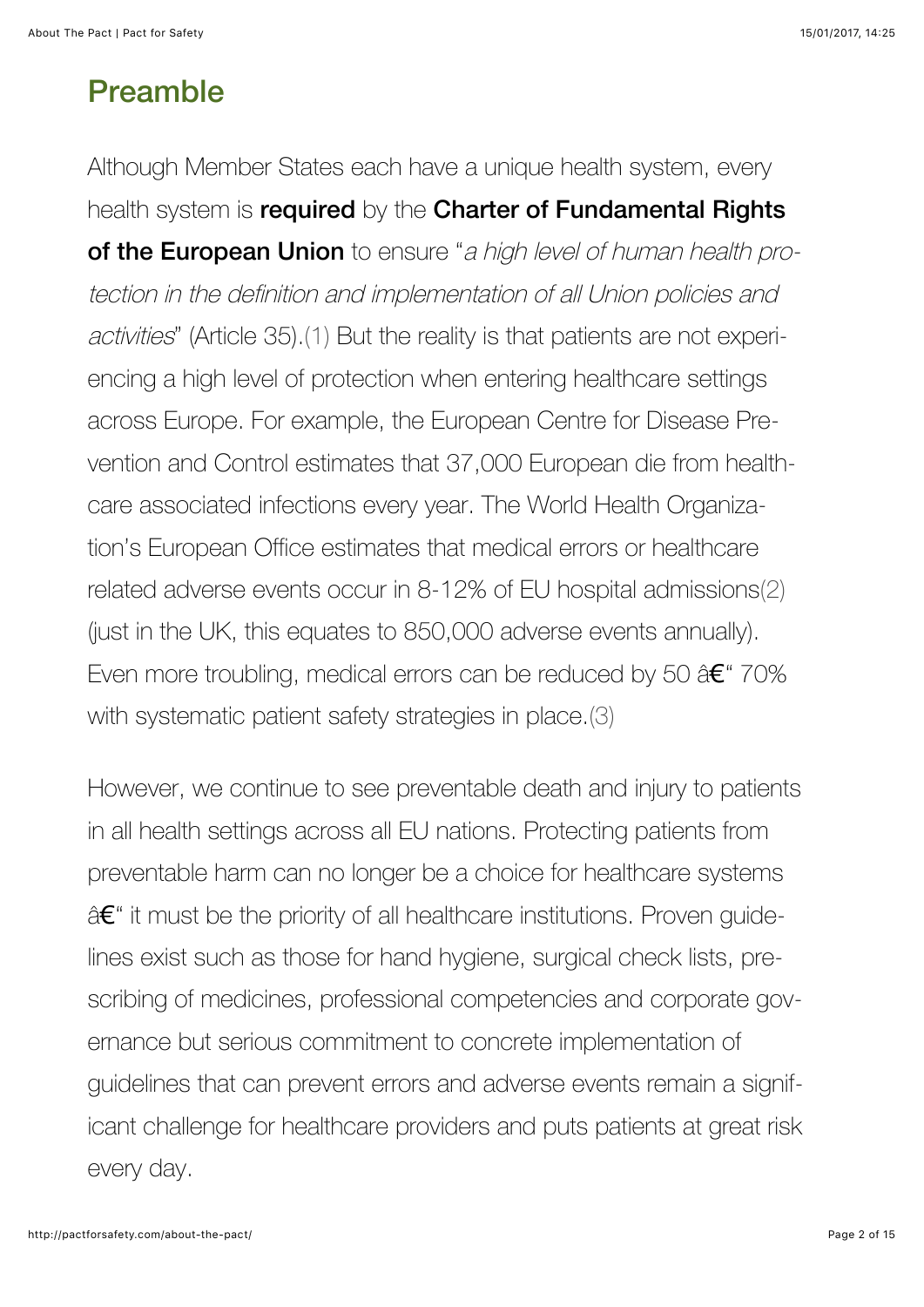As the patients experiencing the preventable harm, the **Pact for Pa**tient Safety, is an initiative by patients and for patients, supported by them and calls upon health authorities and policymakers, healthcare professionals and healthcare providers, to sign up to the Pact for Patient Safety to show their concrete commitment to-

### wards better protecting patients from undue harm.

The Irish Patients' Association, together with the Czech Association of Patients, Council of Representatives of Patients' organizations of Lithuania, Foundation for Patient Safety, Spanish Heart Patients Association, French Diabetes Association, National Concern for Healthcare Infections, DiabetesDE, Scotland Patients' Association, UK Patients Association, Diabetes Ireland, Focus Ireland, Irish Cancer Society, Asthma Society of Ireland, Europa Donna Ireland, National Service Users Council, Italian Liver Patients' Association, European Federation of Crohn's and Ulcerative Colitis Associations, European Liver Patients' Association and the European Men's Health Forum, call on health authorities and policymakers, healthcare professionals and healthcare providers, to sign up to the Pact for Patient Safety â€" a pledge to implement the following procedural and material standards of practice in order to better protect patients from preventable harm as prescribed by the legally binding directive on Patients' Rights in Cross-border Healthcare[.\(4\)](http://pactforsafety.com/about-the-pact/#q4) [\(5\)](http://pactforsafety.com/about-the-pact/#q5)

## Procedural Commitments: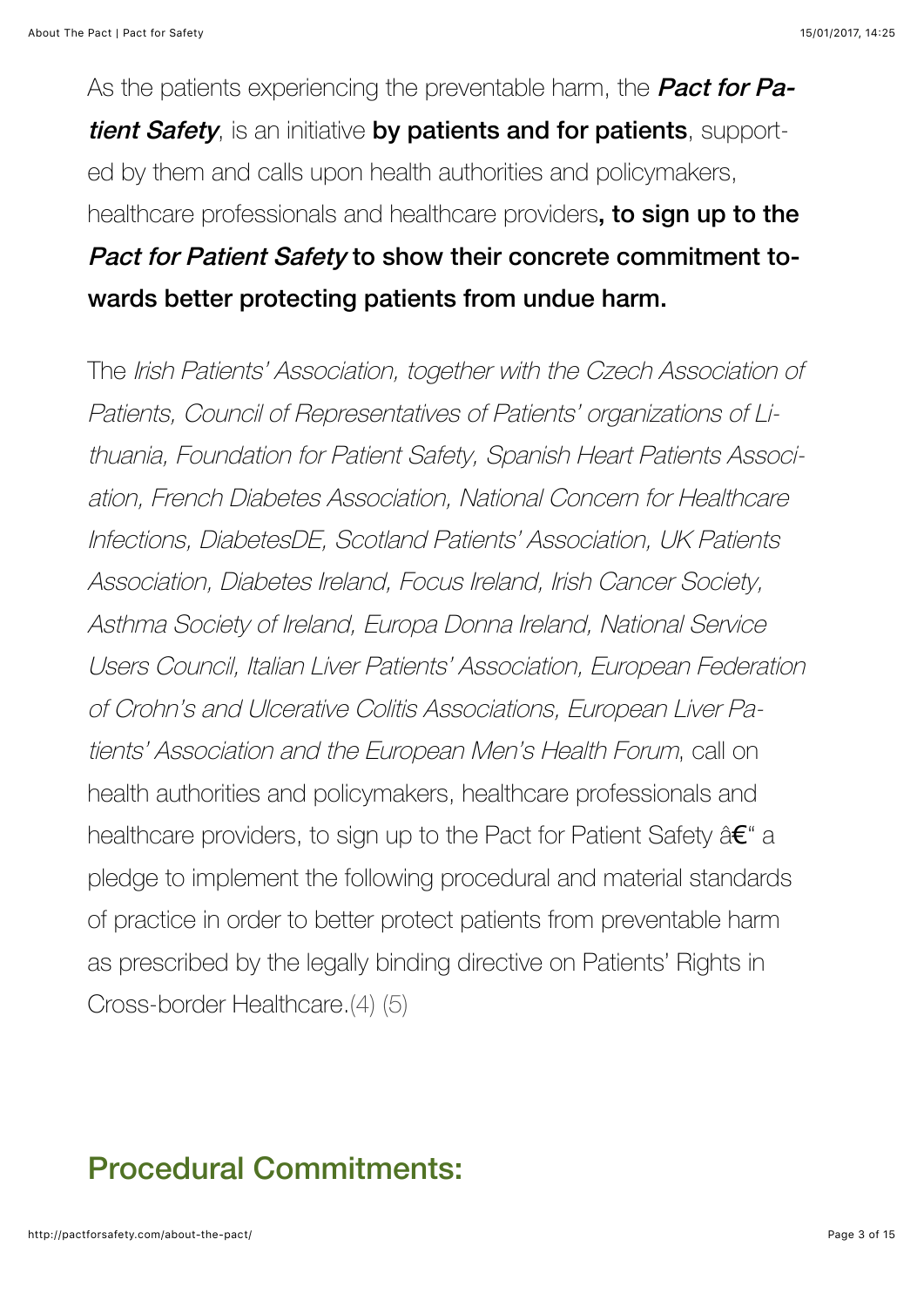1. Involve patients: Each healthcare provider to systematically and structurally involve patients, or their independent representatives, in all aspects of the patient safety strategy

2. Publish data: Each healthcare provider to systematically and consistently collect data on key parameters of patient safety (including usage of medicines and medical technology products) and publicly release figures every year

3. Provide access: Access to full patient records for patients

4. Incentivise safety: Make management accountable for health systems and provide effective redress and compensation rights for patients

5. Raise awareness: Annual report on patient safety by the Minister of Health before the national parliament and include patient safety on agenda of all meetings in healthcare

#### Material Commitments:

Clear and legally binding guidelines at national and regional level on:

6. Patient informed consent for all treatments

7. Risks to patients including those associated with medicines, clinical, management, and equity

8. Evidence-based use of medicines and medical technologies

9. Use of approved treatments and technologies according to the medical need of the patients.

**10.** Sufficient healthcare staffing to support patient safety

### The costs of not committing to the above are staggering. Continuing the current trends equates to: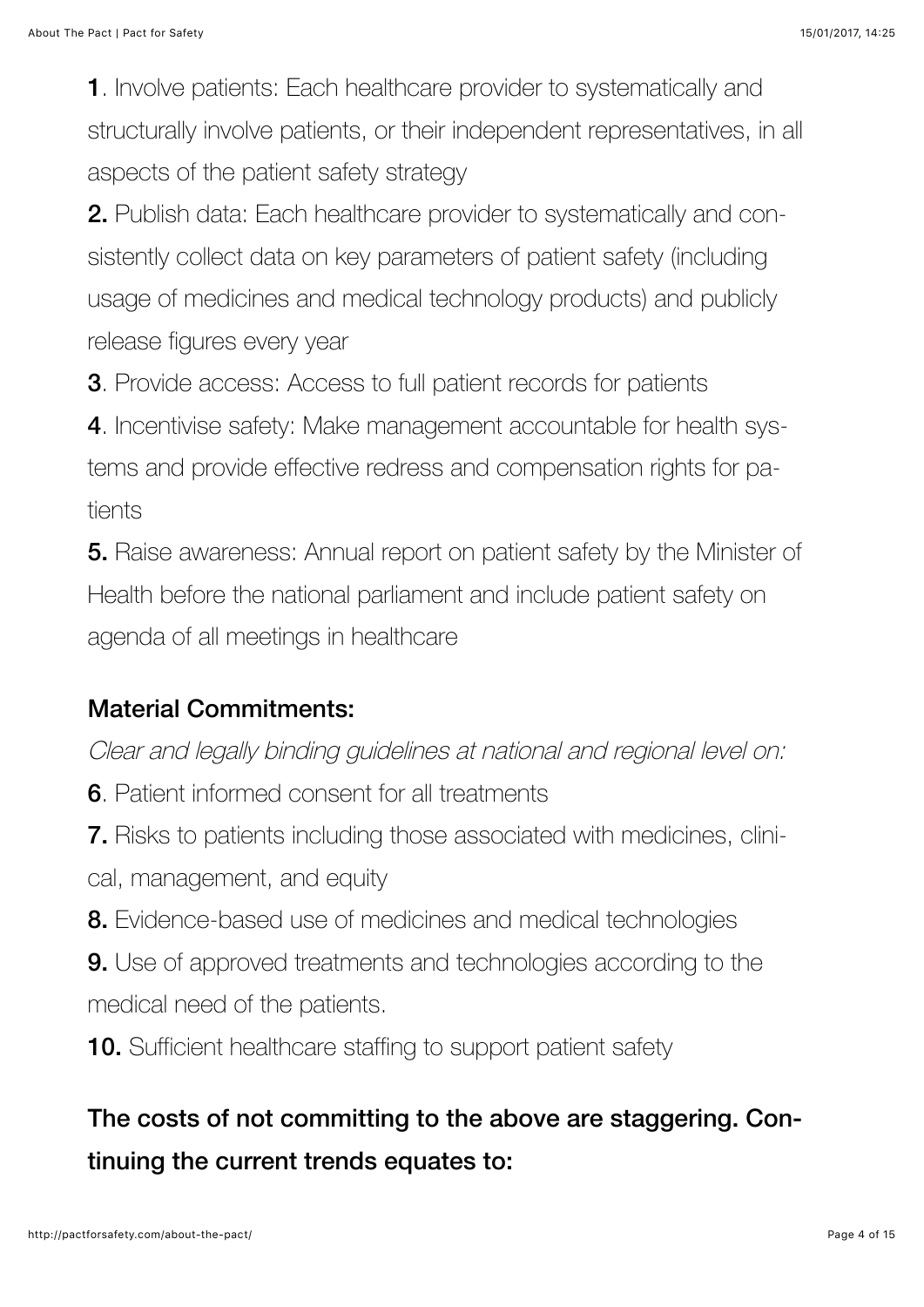- 1 in 10 patients harmed while receiving care[\(6\)](http://pactforsafety.com/about-the-pact/#q6)
- 1.4 million people suffering worldwide at any given time from infections acquired in hospitals (37,000 deaths in the EU annually) [\(7\)](http://pactforsafety.com/about-the-pact/#q7)
- Between â ¬4.65 billion and â ¬22.5 billion per country every year due to litigation, infections acquired in hospitals, lost income, disability and medical expense[s\(8\)](http://pactforsafety.com/about-the-pact/#q8)
- Sepsis, which arises due to infections and poor patient safety, affects approximately 377 people per 100,000 in the EU/US. There is a higher incidence of sepsis than stroke, cancer (prostate, breast and lung combined), heart and HIV cases and costs more than  $11â \rightarrow$  billion per year (and continues to rise).[\(9\)](http://pactforsafety.com/about-the-pact/#q9)  $(10)$

## Explanatory Note

#### Pact for Patient Safety

The signatories to the **Pact for Patient Safety** recognise that while more steps need to be taken to ensure safe delivery of healthcare for all patients, there are commitments which can be made from authorities, policymakers, professionals and providers to ensure that specific practices are enforced which will better protect patients from unnecessary harm.

Signatories to the **Pact for Patient Safety** pledge their support of the material and procedural commitments in order to prevent harm and/or unnecessary risk to patients.

#### Procedural Commitments: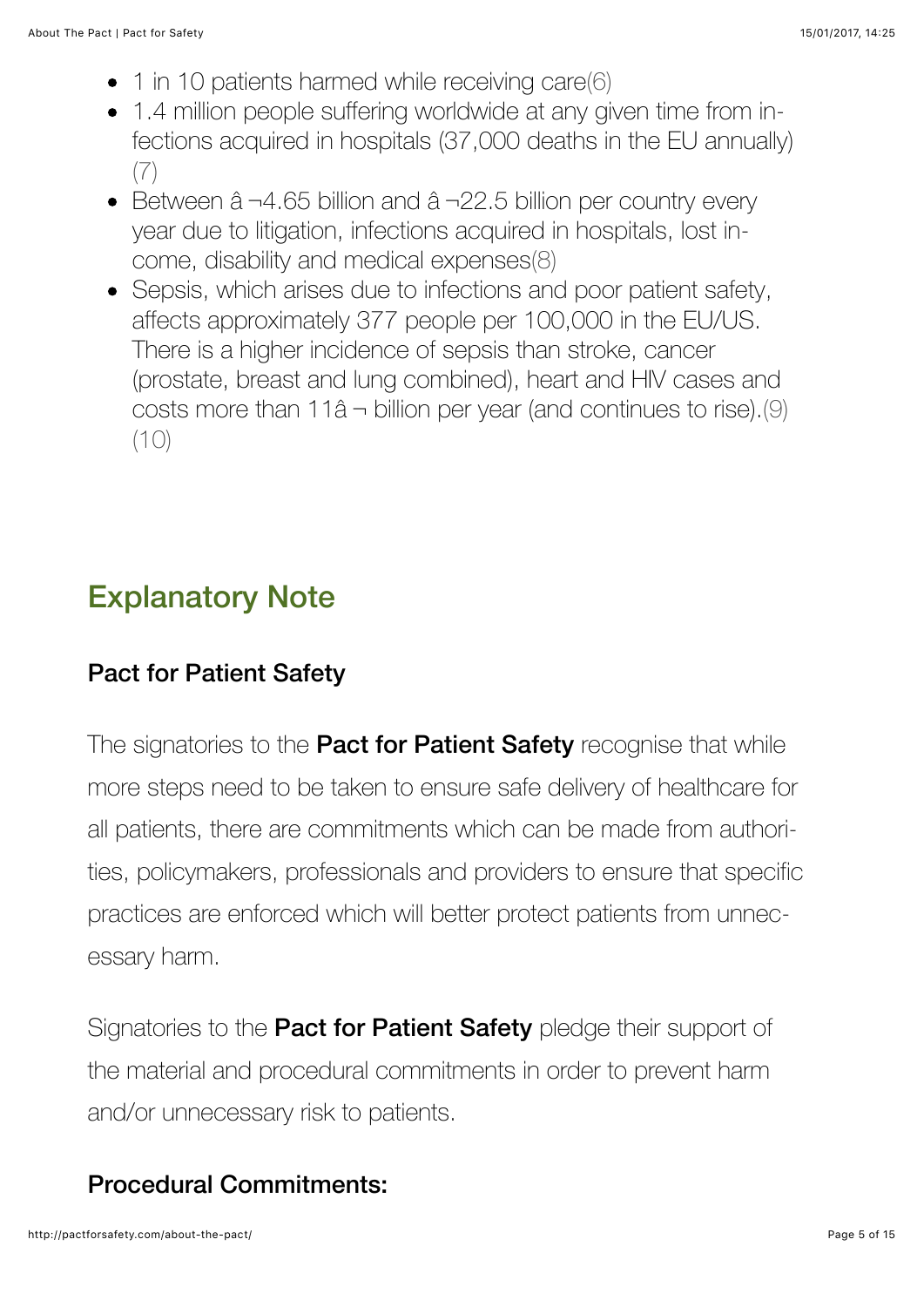- Involve patients: Each healthcare provider to systematically and structurally involve patients, or their independent representatives, as partners in all aspects of the patient safety strategy
- This issue addresses the need for patient representation  $\bullet$ throughout the development of patient safety strategies at all levels to ensure the patient perspective is reflected. In order to empower patients, Member States have called for the involvement of patient groups in patient safety strategies in the Council Recommendations on patient safety including the prevention and control of healthcare associated infections (2009). However, patient involvement in policy development has only formally been adopted by 14 Member States in the EU (specifically in AT, DE, DK, EE, ES, FI, FR, IE, IT, LT, NO, SE, SK, UK). How patient involvement has been implemented still requires validation[.\(11\)](http://pactforsafety.com/about-the-pact/#q11) [\(12\)](http://pactforsafety.com/about-the-pact/#q12) For meaningful patient involvement, issues of health literacy and patient education must also be addressed.
- Publish data: Each healthcare provider to systematically collect data on key parameters of patient safety (including usage of medicines and medical technology products) and publicly release figures every year.
- Data collection of patient safety parameters and research into patient safety is the key to benchmarking the reality of both safe and harmful patient experiences within domains of risk such as clinical, medicines, management and equity of access to healthcare. Research into patient safety is lacking, with only 10 Member States having a dedicated national research programme (specifically BE, DE, ES, FR, HU, IE, IT, NL, SE, UK) and few report on the dissemination and learning of adverse events[.\(13\)](http://pactforsafety.com/about-the-pact/#q13) [\(14\)](http://pactforsafety.com/about-the-pact/#q14) With more information about healthcare providers at their disposal, patients can exercise their rights by making more informed decisions about their safety. Information, however, is not the end result â€" information should lead to consistent and regular decision-making so that the overall goal of improving quality is achieved.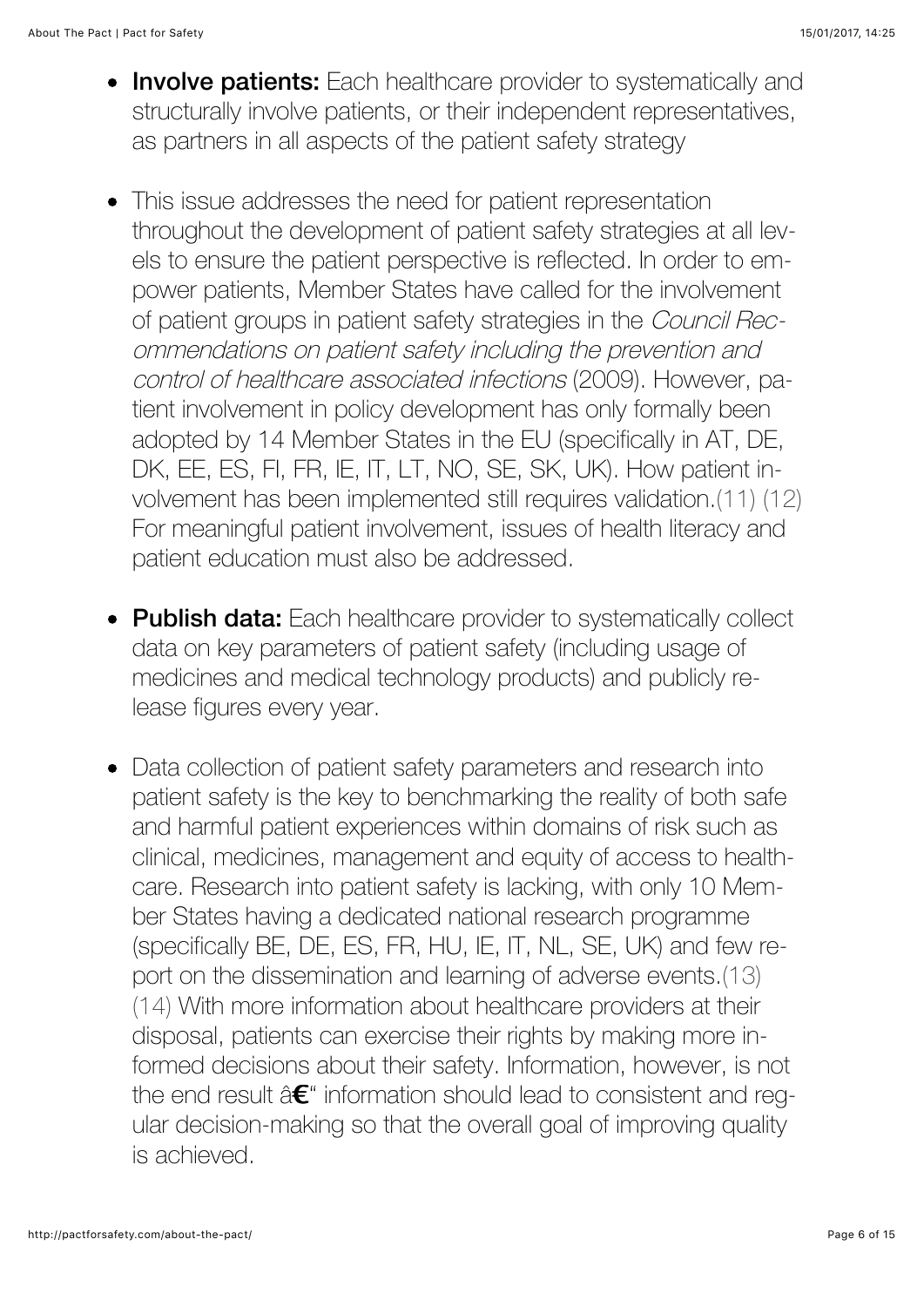- Provide access: Access to full patient records for patients
- Having full access to records allows patients to play a greater role in their own safety while building trust with healthcare professionals. Patients who are more knowledgeable about their conditions are more likely to have an open dialogue with their professional about the content of a patient record  $\hat{a} \in \mathcal{C}$  ensuring informed consent, adherence with treatment regimes, as well as full disclosure about treatment, significantly reducing patient harm[.\(15\)](http://pactforsafety.com/about-the-pact/#q15)
- **Incentivise safety**: Make management accountable for health systems and provide effective redress and compensation rights for patients
- In order to incentivise safety, managers of healthcare systems should be accountable for their decisions just as we hold nurses, doctors and allied professionals to account for their clinical decisions. Each patient should have the right to take action whenever he/she has suffered harm as well as the right to receive sufficient compensation whenever he/she has suffered physical, moral, or psychological harm cause by a health service treatment.[\(16\)](http://pactforsafety.com/about-the-pact/#q16) Patient protection from unnecessary harm must be embedded across all areas of healthcare delivery with clear and specific guidelines on reporting and redress for patients. The redress system should lead to embedding a culture of safety and should provide clarity to patients on how to take actions when unnecessary harm has occurred.
- Raise awareness and improve accountability: Annual report on patient safety by the Minister of Health before the national parliament and include patient safety on agenda of all meetings in healthcare
- This issue addresses the extent of priority given to patient safety in policy making and the knowledge held by decision-makers about the real versus perceived risks associated with receiving care.[\(17\)](http://pactforsafety.com/about-the-pact/#q17) Though many patient groups raise awareness about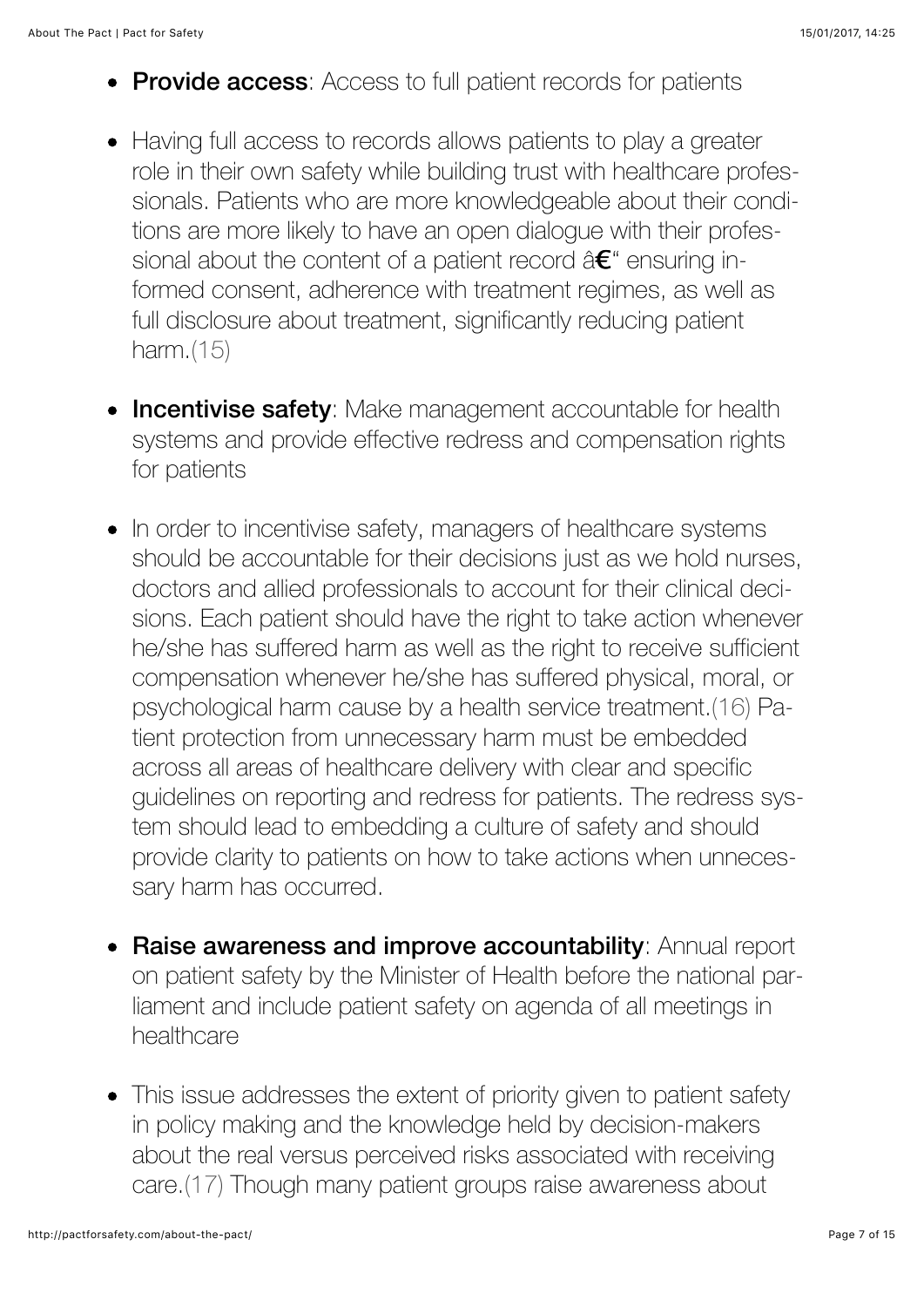safety concerns, facts and figures reported by the government to the Parliament and all citizens require significantly greater detail, profile and scrutiny. Patient safety is a key Governance issue and should be the top priority on every health agenda.

**Material Commitments:** Clear and legally binding guidelines at na-

tional and regional level on the following:

- Patient informed consent for all treatment
- The rights of patients to be "fully informed of treatment and to consent to treatment" are reinforced by both the Council Conclusions of 2 June 2006 on Common Values and principles in European Union Health Systems[\(18\)](http://pactforsafety.com/about-the-pact/#q18) and the European Charter of Patients Rights[.\(19\)](http://pactforsafety.com/about-the-pact/#q19) Informed consent includes providing all information about treatment, the risks and benefits, as well as alternative treatment options.

#### • Risks to patients

- The European Centre for Disease Prevention and Control estimates that there are approximately 37,000 deaths annually in the EU due to healthcare associated infections (HCAIs).[\(20\)](http://pactforsafety.com/about-the-pact/#q20) Ensuring that regular and consistent prevalence surveys are undertaken on domains of risk (medicines, clinical,
- management and equity) as well as implementing hand hygiene controls, can significantly reduce HCAIs in health settings[,\(21\)](http://pactforsafety.com/about-the-pact/#q21) avoiding complications for patients, longer hospital stays and unnecessary death. Prevention and planning is also necessary to prevent adverse events outside of the treatment setting. This includes discharge planning and support, medication guidance and other post treatment requirements outside of acute care.[\(22\)](http://pactforsafety.com/about-the-pact/#q22)

#### Evidence-based use of medicines and medical technologies

Medicines and medical technologies provide opportunities to im-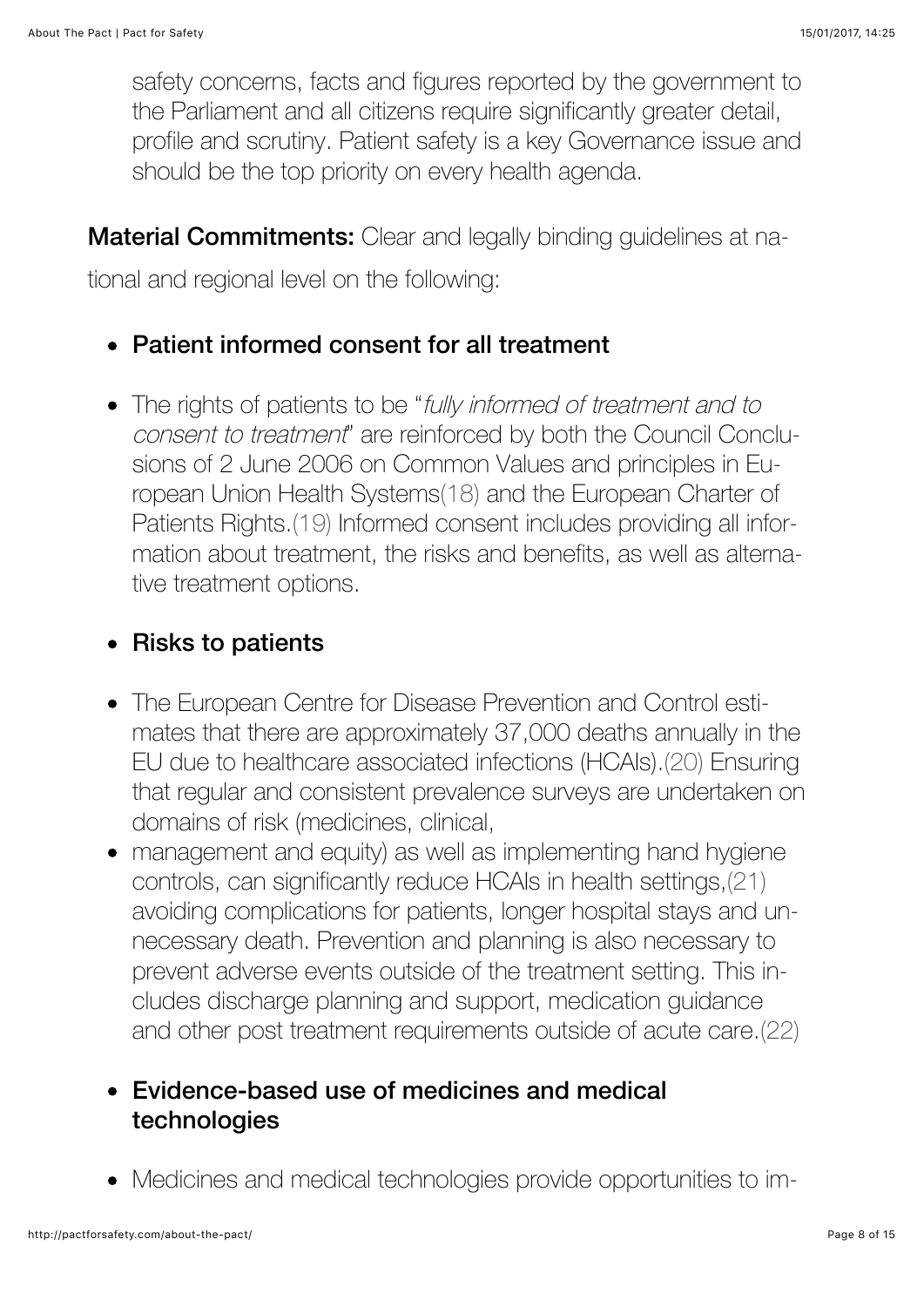prove patient outcomes and protect patient safety if accessible, used correctly, and in line with official guidance on which products are appropriate for which treatments. It is therefore imperative, that healthcare professionals and health institutions follow evidence-based clinical guidelines on use of such products for treatment of patients to decrease any potential harm associated with the delivery of care.

#### Use of approved treatments and technologies according to the medical need of the patient

• The European regulatory system is based on the comprehensive assessment and approval of medical products which are accompanied by detailed descriptions of how medicines and technologies should be used. To ensure safe and patient-centred care, continuous training of healthcare professionals on new medicines and technologies must be a priority. Any prescribing for treatment beyond approved use, should be done so only with the best medical interests of the patient in mind and with the patients' fully informed consent[.\(23\)](http://pactforsafety.com/about-the-pact/#q23)

#### Sufficient healthcare staffing to support patient safety

• There must be an appropriate amount of qualified healthcare professionals staffed in each institution to ensure the highest level of quality of care for the patient. Healthcare professionals are essential for reducing risks to patients as increases in adverse events have been directly correlated to low levels of staffing.[\(24\)](http://pactforsafety.com/about-the-pact/#q24) Effective, formal staffing plans must be implemented in all healthcare institutions with staffing plans created by individuals trained to make these complex decisions[.\(25\)](http://pactforsafety.com/about-the-pact/#q25)

#### **Background**

In its simplest terms, the World Health Organization (WHO) defines patient safety as "the prevention of errors and adverse effects to pa-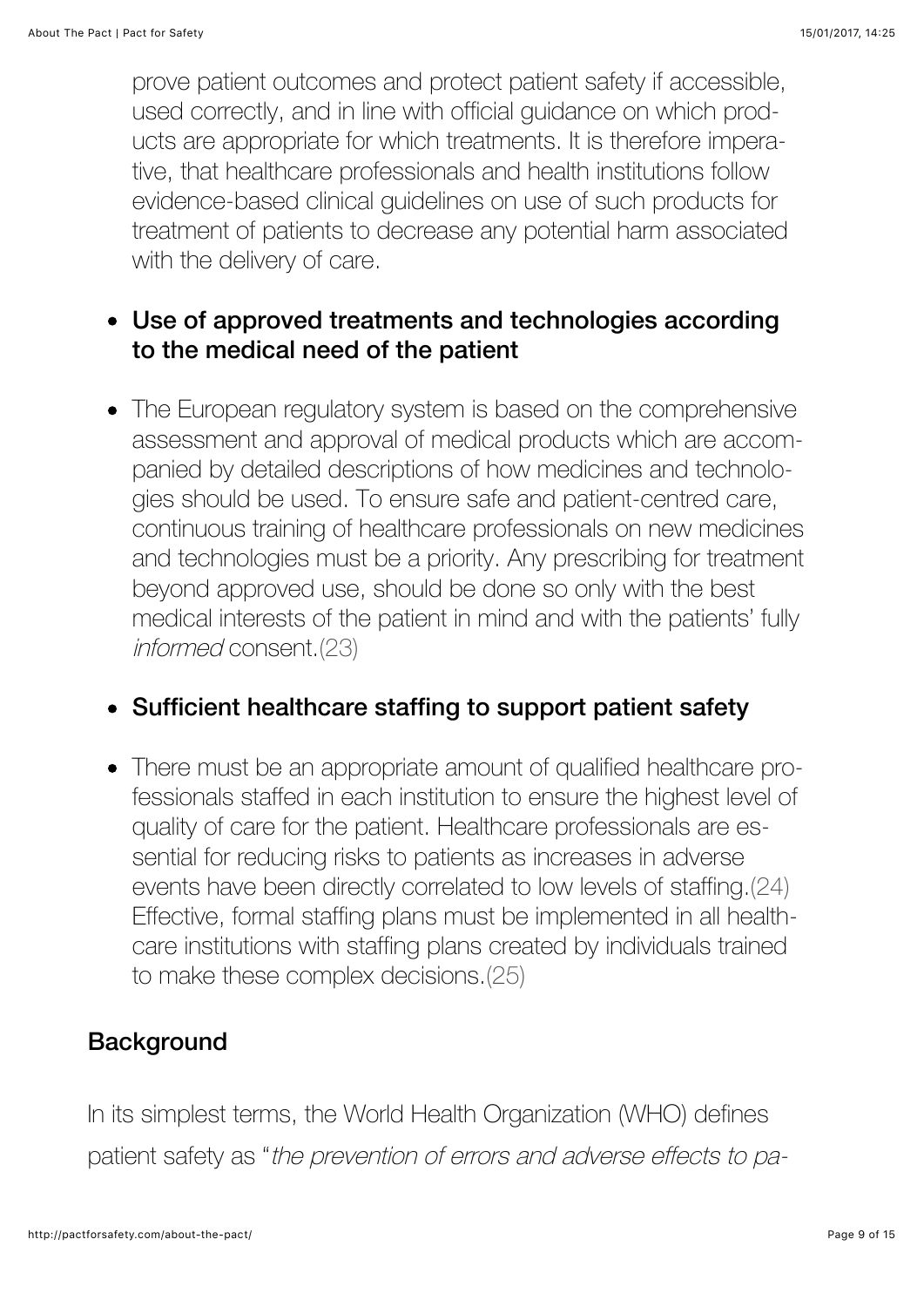tients associated with health care."[\(26\)](http://pactforsafety.com/about-the-pact/#q26) Â Preventing harm to patients is challenging as risk will always be involved in the delivery of healthcare, but harm can be reduced by following regulations, guidelines and procedures already embedded in most patient safety programmes at local, regional and national level within EU Member States. A The current risk to patients remains great, for example:

- 1. There is a 1 in 1,000,000 chance of a traveller being harmed while in an aircraft. In comparison, there is a one in 300 chance of a patient being harmed during health care.[\(27\)](http://pactforsafety.com/about-the-pact/#q27)
- 2. 4 million patients a year acquire an infection while receiving care (EU only) [\(28\)](http://pactforsafety.com/about-the-pact/#q28)
- 3. 37,000 preventable deaths per year in the EU due to hospital acquired infections [\(29\)](http://pactforsafety.com/about-the-pact/#q29)

The recent European Commission report to the Council on the basis of Member States; report on the implementation of the Council Recommendations on patient safety including the prevention and control of healthcare associated infections (2009) shows the significance of embedding patient safety in healthcare policies. It reports that while all countries have implemented patient safety as a priority in public health policies, the extent of policy implementation remains unclear. The Commission reports that 25 countries have designated a competent authority for patient safety and 24 countries are encouraging training on patient safety in healthcare settings. A However, there is a lack of quantitative data underlining these statistics and ambiguity persists as to how deep and comprehensive these measures are. [\(30\)Â](http://pactforsafety.com/about-the-pact/#q30)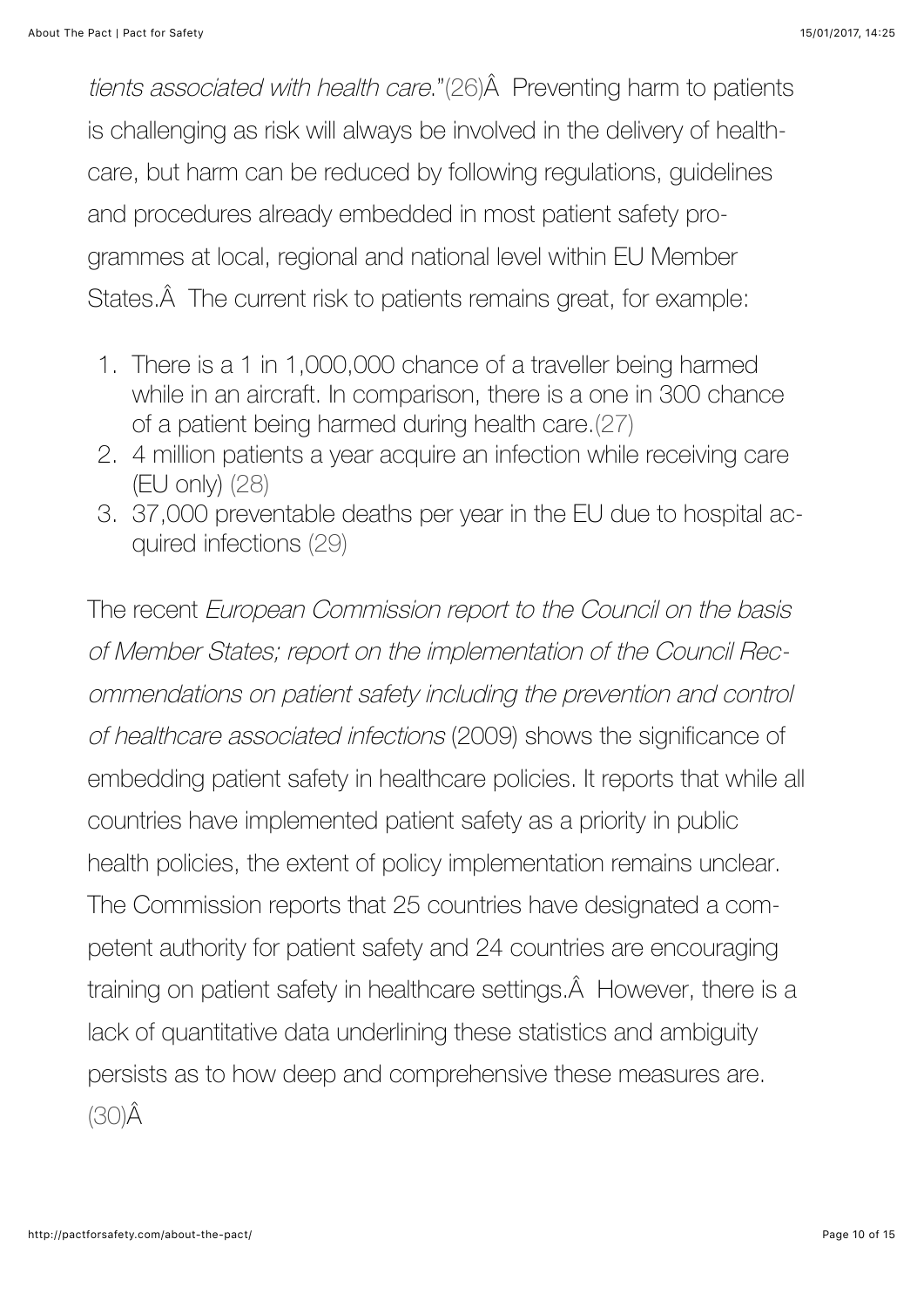Both the WHO and the European Commission are prioritising patient safety through various campaigns and projects in order to encourage and direct health systems to better protect patients. A The WHO has focused on implementing hand hygiene[\(31\)](http://pactforsafety.com/about-the-pact/#q31) and safe surgical practices[\(32\)](http://pactforsafety.com/about-the-pact/#q32) throughout health systems worldwide, and the European Commission is currently supporting a Joint Action on patient safety and quality of care which aims to broaden the implementation of the Council Recommendations on patient safety including the prevention and control of healthcare associated infections (2009). A Providing immense knowledge and support, these initiatives are fostering greater patient safety in health institutions.

However, patients continually experience situations where guidelines, procedures and protocols are not followed resulting in harm to patients. Harm can be widespread – from not obtaining the informed consent of patients, to not providing full disclosure about treatment, to obstructing effective redress and compensation rights – the safety of patients remains compromised in many areas. Â Moreover, we can only estimate the extent of adverse harm suffered by patients as only 9 Member States routinely collect information about errors and adverse events[.\(33\)Â](http://pactforsafety.com/about-the-pact/#q33)

Adverse events and errors cause death and injury to patients and consume scarce resources while undermining the fragile domain of patient trust. Â Adverse events also violate the rights of patients to health protection which are guaranteed under the Charter of Fundamental Rights of the European Union,[\(34\)](http://pactforsafety.com/about-the-pact/#q34) and further reinforced in the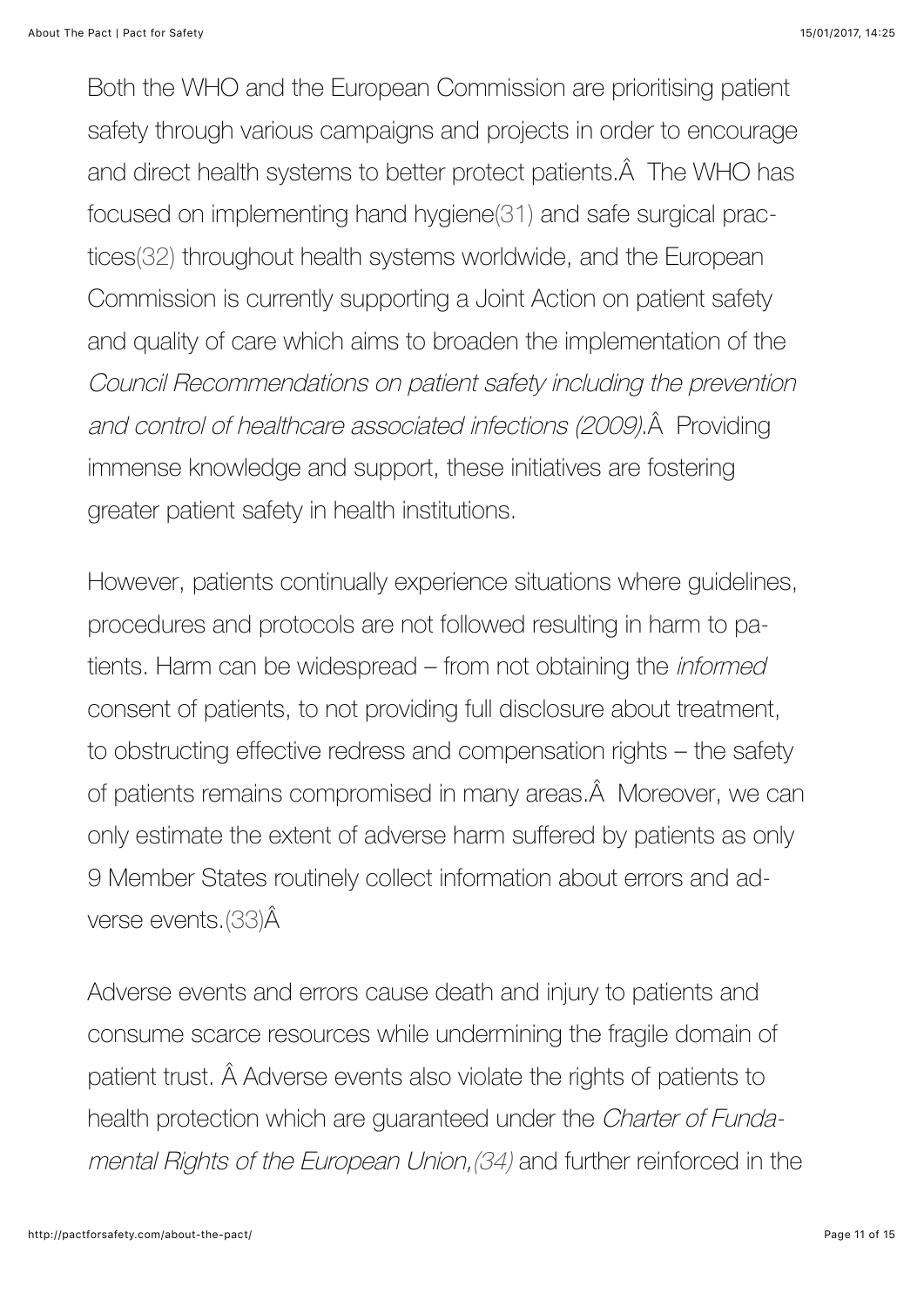Council Conclusions of June 2006 on Common Values and principles in European Union Health Systems,[\(35\)](http://pactforsafety.com/about-the-pact/#q35) the European Convention on Human Rights and Biomedicin[e\(36\)](http://pactforsafety.com/about-the-pact/#q36) and the European Charter of Patients Rights[.\(37\)Â](http://pactforsafety.com/about-the-pact/#q37)

- 1. Official Journal of the European Communities. Charter of Fundamental Rights of the European Union. 2000/C 364/01: 18.12.2000.
- 2. World Health Organization, Europe. Facts and figures on patient [safety. http://www.euro.who.int/en/what-we-do/health-top](http://www.euro.who.int/en/what-we-do/health-topics/Health-systems/patient-safety/facts-and-figure)ics/Health-systems/patient-safety/facts-and-figure.
- 3. Ibid.
- 4. bid.
- 5. As part of the legal prescription of the Patients' Rights in Crossborder Healthcare Directive, the European Parliament and Council demanded "systematic and continuous efforts should be made to ensure that quality and safety standards are improved in line with the Council Conclusions and taking into account advances in international medical science and generally recognised good medical practices as well as taking into account new health technologies.
- 6. World Health Organization. Fact File, 10 Facts on Patient Safety. [http://www.who.int/features/factfiles/patient\\_safety/patient\\_safe](http://www.who.int/features/factfiles/patient_safety/patient_safety_facts/en/index3.html)ty\_facts/en/index3.html
- 7. Ibid, Fact 4.
- 8. Ibid, Fact 8.
- 9. Sepsis: Hall MJ, Williams SN, DeFrances CJ, Golosinskiy A. Inpatient care for septicemia or sepsis: A challenge for patients and hospitals. NCHS data brief, no 62.Hyattsville, MD: National [Center for Health Statistics. 2011. http://www.world-sepsis](http://www.world-sepsis-day.org/WSD/en/Learn/Sepsis+Facts?sid=BRtcgiv1Hsh3AXZtYOxYbw&iid=6)day.org/WSD/en/Learn/Sepsis+Facts? sid=BRtcgiv1Hsh3AXZtYOxYbw&iid=6
- 10. [http://report.nih.gov/categorical\\_spending.aspx](http://report.nih.gov/categorical_spending.aspx%20http://www.kff.org/hivaids/7029.cfm) http://www.kff.org/hivaids/7029.cfm
- 11. Official Journal of the European Union. European Commission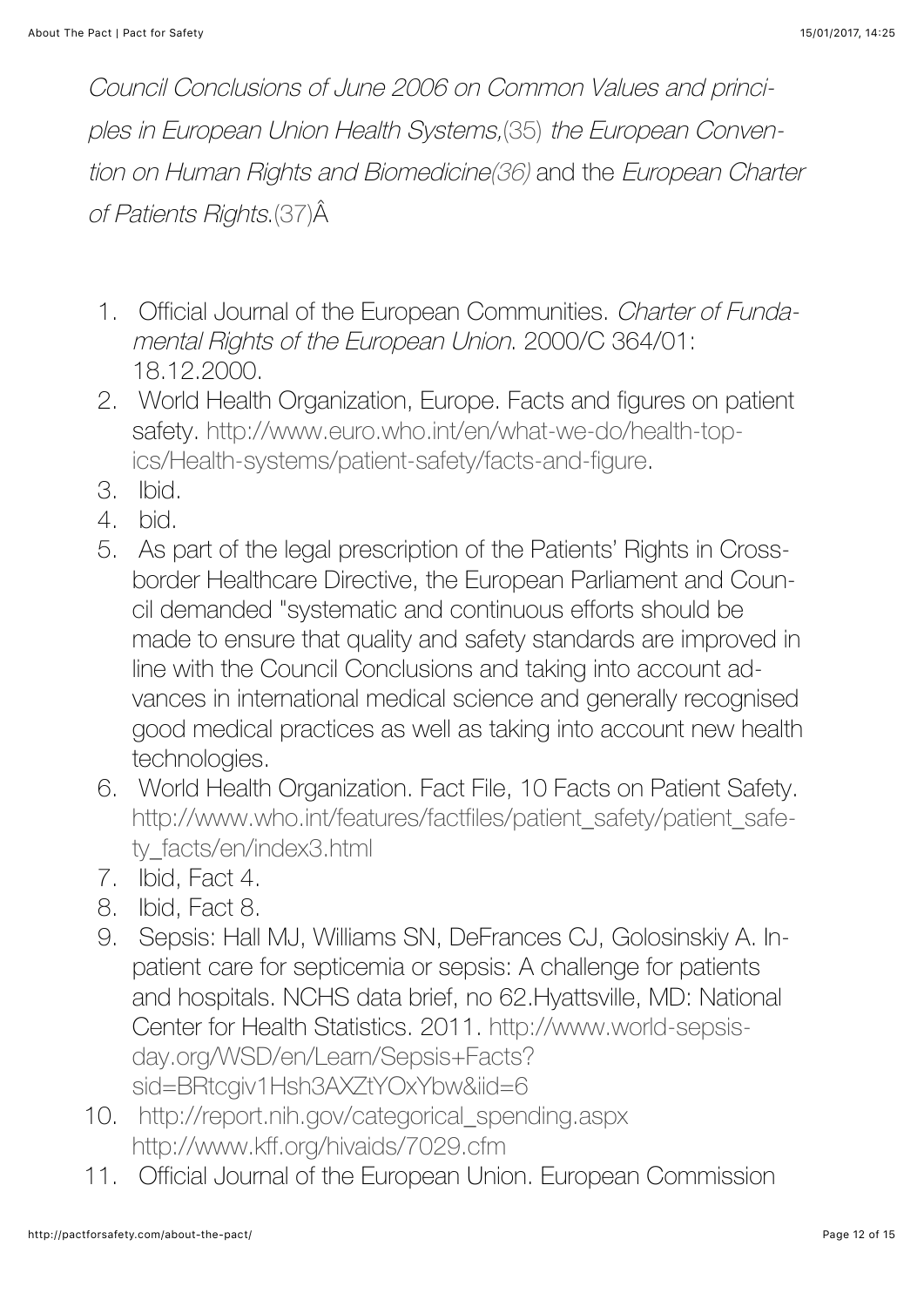report to the Council on the basis of Member States; report on the implementation of the Council Recommendations on patient safety including the prevention and control of healthcare associated infections (2009). Article 2, 2.1, 2.1.3 on general patient safety.

[http://ec.europa.eu/health/patient\\_safety/docs/coun](http://ec.europa.eu/health/patient_safety/docs/council_2009_report_en.pdf)cil 2009 report en.pdf

12. Commission staff working document. Detailed analysis of countries' reports on the implement Official Journal of the European Communities. Charter of Fundamental Rights of the European Union. 2000/C 364/01: 18.12.2000.ation of the Council Recommendations on patient safety including the prevention and control of healthcare associated infections (2009). 13 November 2012.

[http://ec.europa.eu/health/patient\\_safety/docs/coun](http://ec.europa.eu/health/patient_safety/docs/council_2009_report_en.pdf)cil 2009 report en.pdf

- 13. Ibid; 13.
- 14. Ibid, 29.
- 15. According to the European Commission, a survey of European hospitals showed that while 81% of hospitals have instituted electronic health records, only 4% of patients are granted access to the online record. eHealth action plan 2012-2020: Frequently [Asked Questions. http://europa.eu/rapid/press-release\\_MEMO-](http://irishpatients.ie/news/wp-content/uploads/2012/03/IPA_Off_Label_WEBr-1.pdf)12-959\_en.htm?locale=en
- 16. Active Citizenship Network. EU Charter of Patients Rights. Brussels, 2002. http://www.activecitizenship.net/patients[rights/projects/29-european-charter-of-patients-rights.html](http://irishpatients.ie/news/wp-content/uploads/2012/03/IPA_Off_Label_WEBr-1.pdf)
- 17. Eurobarometer 2010 showed that 50% of respondents felt that they could be harmed while receiving care. Eurobarometer. Patient safety and quality of healthcare. Summary report, April 2010.

[http://ec.europa.eu/public\\_opinion/archives/ebs/ebs\\_327\\_](http://irishpatients.ie/news/wp-content/uploads/2012/03/IPA_Off_Label_WEBr-1.pdf) sum\_en.pdf

- 18. Official Journal of the European Union. Council Conclusions of 2 June 2006 on Common Values and principles in European Union Health Systems. 2006/C 146/01.
- 19. Active Citizenship Network. EU Charter of Patients Rights. Brus[sels, 2002. http://www.activecitizenship.net/patients-](http://irishpatients.ie/news/wp-content/uploads/2012/03/IPA_Off_Label_WEBr-1.pdf)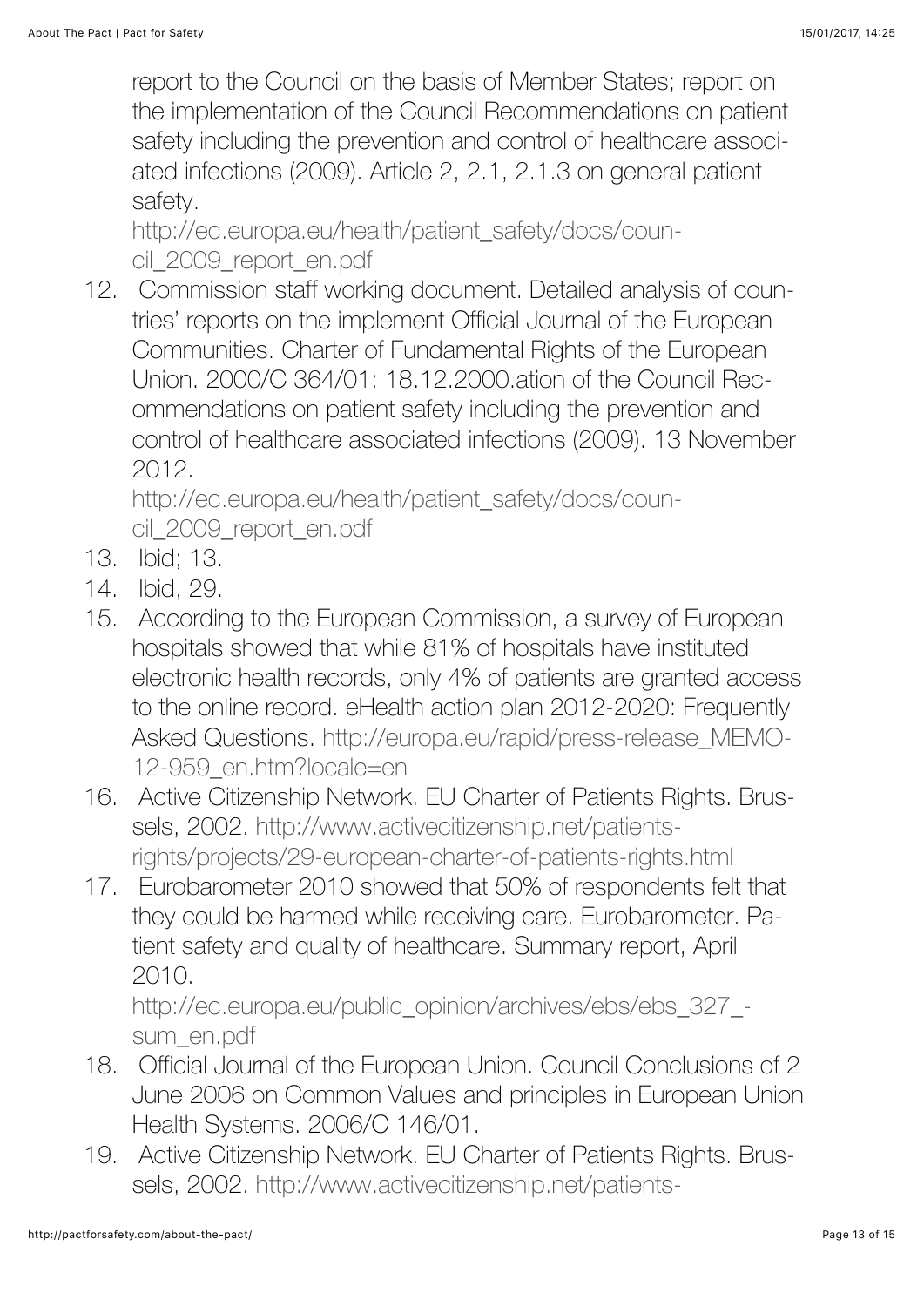[rights/projects/29-european-charter-of-patients-rights.html](http://irishpatients.ie/news/wp-content/uploads/2012/03/IPA_Off_Label_WEBr-1.pdf)

- 20. Official Journal of the European Union Council Recommendation of 9 June 2009 on patient safety including the prevention and control of healthcare associated infections.
- 21. World Health Organization. Clean Care is Safer Care Campaign. [http://www.who.int/gpsc/en/index.html](http://irishpatients.ie/news/wp-content/uploads/2012/03/IPA_Off_Label_WEBr-1.pdf)
- 22. People who experience homelessness suffer very severe health outcomes. A report from FEANTSA (European Federation working with National Organisations working with the Homeless) into health and homelessness highlights unacceptable discharge practices that existed at the time of the report that negatively affect the health outcome and undermine the care and treatment that the person has received . Effective discharge planning that identifies those who are experiencing homelessness or are at risk of homelessness at the point of admission and ensure that they are not discharged into homelessness are essential.
- 23. Irish Patients Association. Patient Safety, Patients' Rights and Off-Label Prescribing: Findings of a Europe-wide Survey Among 150 Patient Groups. March, 2012. http://irishpa[tients.ie/news/wp-content/uploads/2012/03/IPA\\_Off\\_Label\\_WE-](http://irishpatients.ie/news/wp-content/uploads/2012/03/IPA_Off_Label_WEBr-1.pdf)Br-1.pdf
- 24. Canadian Health Services Research Foundation. Staffing for Safety: A synthesis of the evidence on nurse staffing and patient safety. September, 2006.

[http://www.ccpnr.ca/PDFs/Nurse\\_Staffing\\_and\\_Patient\\_Safe](http://www.ccpnr.ca/PDFs/Nurse_Staffing_and_Patient_Safety_2006.pdf)ty\_2006.pdf

- 25. Ibid, 3.
- 26. World Health Organization. Genomic Resource Centre, Patient Safety. <http://www.who.int/genomics/public/patientrights/en/>
- 27. World Health Organization. Fact File, 10 Facts on Patient Safety. [http://www.who.int/features/factfiles/patient\\_safety/patient\\_safe](http://www.who.int/features/factfiles/patient_safety/patient_safety_facts/en/index3.html)ty\_facts/en/index3.html
- 28. European Centre for Disease Prevention and Control. Core competencies for infection control and hospital hygiene profes[sionals in the European Union. http://ecdc.europa.eu/en/publi](http://ecdc.europa.eu/en/publications/Publications/Forms/ECDC_DispForm.aspx?ID=1076)cations/Publications/Forms/ECDC\_DispForm.aspx?ID=1076
- 29. Ibid
- 30. Official Journal of the European Union. European Commission